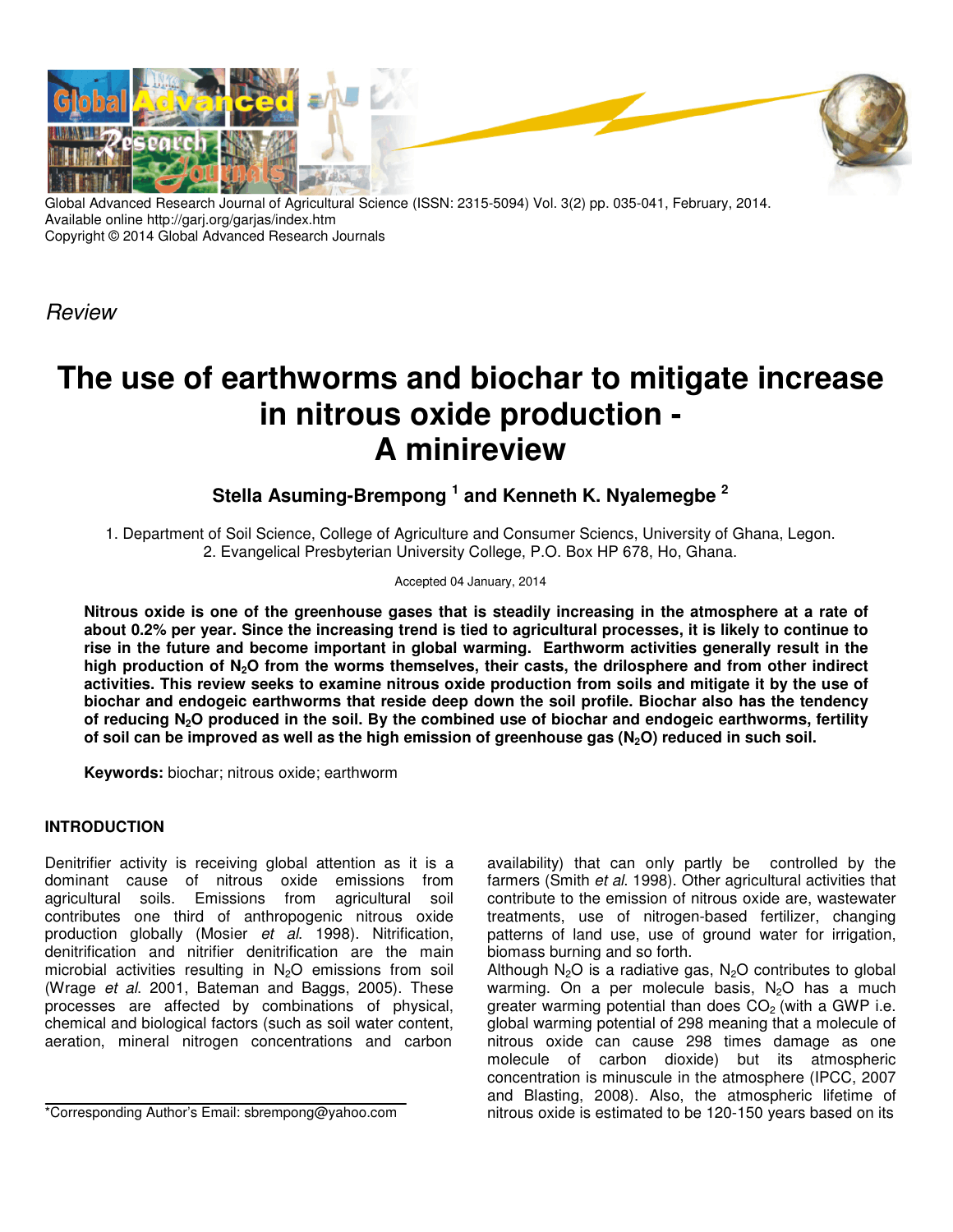stratospheric losses. The longer the lifetime, the greater the contribution a greenhouse gas will make to global warming (Tuckett, 2009).  $N<sub>2</sub>O$  in the atmosphere photo degrades to NO, which plays a key role in the production and destruction of ozone and in the oxidation of methane.  $N<sub>2</sub>O$  undergoes photolysis to yield excited oxygen atoms that attack other  $N_2O$  atoms to NO.

The continued increase in atmospheric nitrous oxide contributes to the "greenhouse effect" or global warming. Nitrous oxide like other greenhouse gases such as carbon dioxide and methane, is transparent to short-wave (including visible) radiation but is fairly opaque to longwave radiation. Thus it allows incoming solar radiation which is mostly short-wave, to penetrate to the earth's surface but traps long-wave, thermal radiation before it can be lost back into space.

The balance can be upset if the concentration of nitrous oxide exceeds normal levels. As nitrous oxide concentration rises in the atmosphere, more long-wave thermal radiation is trapped to the earth, causing the atmosphere to warm up.

Earthworms have been implicated in higher rates of denitrification and nitrous oxide emission, both in vivo and from soils that they inhabit (Burtelow *et al*. 1998; Costello and Lamberti, 2009, Drake and Horn, 2007; Giannopoulos *et al*. 2010; Rizhiya *et al*. 2007). Due to their ability to drive soil ecosystem processes such as soil structure and organic matter dynamics, earthworms are considered to be ecosystem engineers. Maximum densities and biomasses of earthworms are found in forest in the precipitation range of 2000-4000 mm, indicating that tropical annual rainfall values below 2,000 mm are too dry to support earthworm populations (Fragoso and Lavelle, 1995). A general view has been the belief that earthworms are less abundant in tropical rain forest and consequently play less important roles in the soil dynamics (Golley, 1983; Anderson and Swift, 1983).This belief comes from early studies in which very low abundances were found, mainly due to the use of inadequate formalin sampling methods (Madge, 1965; Block and Banage, 1968). Species richness and diversity of Tropical rain forest earthworm communities are not significantly different from those of temperate forests (Fragoso and Lavelle, 1992). However, Fragoso and Lavelle (1992) concluded that at a larger regional scale, tropical countries habour more species than temperate countries.

The objective of this review is to examine nitrous oxide production in soil and ways of managing earthworms and biochar to decrease its emission in the tropical soils.

#### **Nitrous oxide emission from soil**

The soil emits some nitrous oxide through microbial processes such as nitrification, denitrification and nitrifier During nitrification (i.e. autotrophic

nitrification)  $NH_4^+$  or  $NH_3$  is oxidized to  $NO_3^-$  via  $NO_2^-$ . These reactions are carried out by two groups of microorganisms, the first being the  $NH<sub>3</sub>$  oxidizers or the primary nitrifiers where  $NH_4$ <sup>+</sup> or NH<sub>3</sub> is oxidized to NO<sub>2</sub>. The second step is carried out by  $NO<sub>2</sub>$  oxidizers or secondary nitrifiers that oxidize  $NO<sub>2</sub>$  to  $NO<sub>3</sub>$ .

Hydroxylamine (NH<sub>2</sub>OH) is the first product in NH<sub>3</sub> oxidation and the reaction is catalyzed by ammonia monooxygenase (Wood, 1986). Electrons are needed for the reduction of oxygen to water and these are derived from the oxidation of NH<sub>2</sub>OH to NO<sub>2</sub> (Hollocher *et al.* 1981). The next step in  $NH<sub>3</sub>$  oxidation is from  $NH<sub>2</sub>OH$  to  $NO<sub>2</sub>$ . This reaction is catalyzed by hydroxylamine oxidoreductase (McCarthy, 1990). The NO<sub>2</sub> produced is further oxidized by nitrite oxidoreductase in a one-step reaction to  $NO_3$ .

 $N_2O$  is formed during  $NH_3$  oxidation through chemical decomposition of intermediate such as  $NH<sub>2</sub>OH$  or  $NO<sub>2</sub>$ itself. This is usually regarded as a form of chemodenitrification (Chalk and Smith, 1983). Incomplete oxidation of  $NH<sub>2</sub>OH$  can lead to the development of  $N<sub>2</sub>O$ (Hooper and Terry, 1979). Thus NH<sub>3</sub> oxidation to  $NO<sub>2</sub>$  can be a source of  $N<sub>2</sub>O$ .

Denitrification is the stepwise reduction of  $NO<sub>3</sub>$  to  $N<sub>2</sub>$ . The reactions are carried out by denitrifiers across the bacterial taxa including *Pseudomonas*, *Bacillus*, *Thiobacillus*, *Propionibacterium* and others (Firestone, 1982). These heterotrophic microorganisms are facultative anaerobes that are able to use  $NO_3$  in place of oxygen as an electron acceptor in respiration to cope with low-oxygen or anaerobic condition. Enzymes catalyzing the reactions are nitrate reductase, nitrite reductase, nitric oxide reductase and nitrous oxide reductase (Hochstein and Tomlinson, 1988). N<sub>2</sub>O is a regular intermediate of denitrification. The portion of the intermediate  $N_2O$  that is released is high if the pH of the soil is low, because  $N<sub>2</sub>O$ reduction is inhibited at low pH (Knowles, 1982). The ratio of  $N_2O/N_2$  also rises if  $NO_3$  is abundant in soil because  $NO<sub>3</sub>$  is preferred to  $N<sub>2</sub>O$  as an electon acceptor (Schlegel, 1992). If some oxygen is present, the ratio of  $N_2O/N_2$  also increases. The inhibition of nitrous oxide reductase by oxyen is stronger than the inhibition of other reductases of denitrification (Knowles, 1982). To summarize,  $N_2O$  is an intermediate of denitrification which can be released in high quantities in low-oxygen environments with sufficient  $NO_3$ and metabolizable organic carbon.

#### **Nitrifier denitrification**

Nitrifier denitrification is a pathway of nitrification. In nitrifier denitrification, the oxidation of  $NH<sub>3</sub>$  to  $NO<sub>2</sub>$  is followed by the reduction of  $NO<sub>2</sub>$  to  $N<sub>2</sub>O$  and  $N<sub>2</sub>$ . This sequence of reactions is carried out by autotrophic  $NH<sub>3</sub>$  oxidizers. Thus  $N<sub>2</sub>O$  is produced as an intermediate in the denitrification pathway.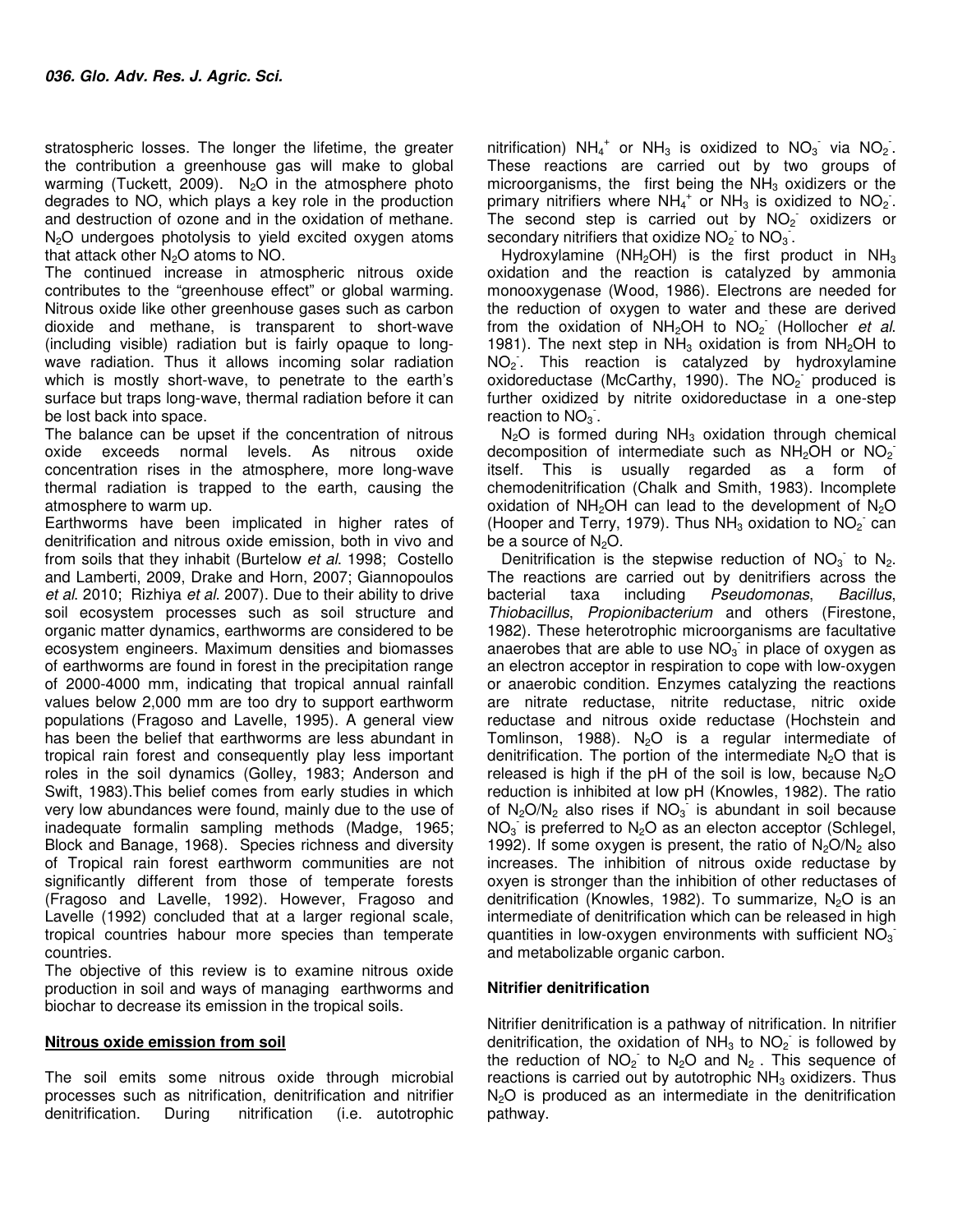#### **Earthworm and nitrous oxide emission in soils**

Earthworm emit nitrous oxide from the worm themselves, their casts, drilosphere as well as to general changes in soil structure. Earthworm gut provides an ideal habitat for denitrifying organisms to produce  $N<sub>2</sub>O$  (Karsten and Drake, 1997, Horn *et al*. 2003). Furthermore, the mixing activity in the earthworm gut also leads to increased  $N_2O$  emission, denitrification in the fresh earthworm casts (Elliot *et al*, 1990; Knight *et al*. 1992) and in the drilosphere (Parkin and Berry, 1999). Other factors that favor the reduction of nitrate in the gut are the availability of high quality electron donors such as sugars, organic acids and amino acids, the high concentration of ammonium, and water content of approximately 50%, a near neutral pH that greatly enhance anaerobic activities in the gut of the earthworm. The high concentration of organic carbon in the gut might be derived from the ingested plant and soil-derived materials including fungal hyphae and large bacterial cells (Scho¨nholzer *et al*. 2002, Scho¨nholzer *et al.* 1999) that are partially degraded by digestive enzymes (eg. proteases, chitinase, Nacetylglucosaminases, maltases, Tillinghast *et al*. 2001; Tracey, 1951) and the intestinal mucus that is secreted by the earthworm.

 Horn et al. (2003) proposed that bacteria from the soil and rhizosphere are ingested by earthworms as part of their diet. The change from the relatively dry and oxygen rich but substrate –poor conditions in the soil to the moist, high osmolarity, anoxic, substrate-rich conditions in the gut leads to activation of ingested bacteria to the onset of the reductive processes that lead to the production of nitrous oxide. The insitu conditions of the earthworm gut activates ingested soil denitifiers during gut passage and leads to the emission of nitrous oxide and dinitrogen. Horn et al. (2006) noted that the phylogenies of *nosZ* from the gut and soil were similar indicating that denitrifiers in the gut of the earthworm were soil derived and were regular member of the soil denitrifier population. Many of the sequences clustered with known soil derived sequences or were related to nitrous oxide reductases of genera<br>Bradyrhizobium. Brucella. Dechloromonas. *Bradyrhizobium, Flavobacterium, Pseudomonas, Ralstonia and Sinorhizobium*. The denitrifier population of the earthworm gut has also been evaluated by cultural methods and the culturable denitrifiers that occur in soil occurred in the earthworm gut (Ihssen *et al*. 2003). Analyses of 16S rRNA genes in earthworm guts and casts indicate that the microbiota in the earthworm gut is largely food derived rather than endemic (Egert *et al*., 2004).

Based on these data, denitrifiers in the earthworm gut are hypothesized to be ingested soil microorganisms that are more activated by the special microenvironment of the gut (Horn et al. 2003, Ihessen *et al*. 2003). The number of culturable denitrifiers were 256 and 35 fold higher in earthworms (*Lumbricus rubellus* and *Octolasium lacteum*)

than the number of culturable denitrifiers in the soil from which the earthworms were obtained (Kristufek, *et al***.**  1992, Lee, 1985, Pedersen and Hendriksen, 1993). Ihessen *et al*. (2003) made a similar observation where increased nitrous oxide emissions measured within the earthworm gut (Horn, *et al*. 2003) coincided with an observed 300-fold increase in culturable bacterial denitrifiers in the gut compared to the bulk soil. In addition, the gastrointestinal tracts of the worms mentioned above harbored substantially higher number of bacteria capable of anaerobic growth than does the soil from which worms were obtained **(**Karsten and Drake, 1995).

The earthworm gut maybe enriched with various aerobic and facultative microbes (Contreras,1980; Khambata and Bhat 1953; Khambata and Bhat. 1957). The passage of microorganisms through the gut may selectively decrease the numbers of certain microbes such as *Serratia marcesens* and *E. coli* (Day, 1950, Pedersen and Hendriksen, 1993). Earthworms appear to be a mobile hot spot for the production of nitrous oxide in certain terrestrial ecosystems.

The production of nitrous oxide by living earthworms is not derived solely from denitrification. Alternative nitrous oxide producing processes such as nitrification (Davidson, 1991, Firestone, and Davidson**,** 1989, Skiba *et al*. 1993), assimilating reduction of nitrate (Tiedje,1988) and dissimlating reduction of nitrate (Tiedje,1988; Conrad, 1995; Stouthamer, 1988) to ammonium could also contribute to nitrous oxide production under in vivo conditions. High numbers of other organisms that are capable of producing nitrous oxide (i.e. nitrate  $$ dissimilating and nitrifying bacteria) are also present in the earthworm gut (Ihssen et al., 2003). Some nitrifiers are able to use nitrite or nitrate as electron acceptors and by using this nitrifier denitrification system can produce nitrous oxide and or nitrogen under oxygen –limited conditions (Freitag *et al*. 1987, Poth and Focht. 1985). Denitrification and reductive dissimilatory reduction of nitrate are most likely the main microbial processes responsible for the production of nitrous oxide by earthworms (Ihssen *et al*. 2003, Karsten and Drake. 1997, Matthies *et al*. 1999).

#### **N2O production from earthworm casting, burrows and drilosphere**

The earthworm castings contain elevated amounts of  $NH_4^+$ , NO<sup>3</sup> - , Mg, K and P relative to the bulk soil (Syers *et al*., 1979; Tiwari *et al*., 1989). Denitrification occurs in earthworm casts (Elliot *et al*. 1991; Svensson et al. 1986). Furthermore, in contrast with the bulk soil, fresh earthworm casts exhibit a higher microbial biomass, microbial activity and mineral N content (Amador and Go¨rres 2007, Scheu, 1987).Earthworm casts have been observed to have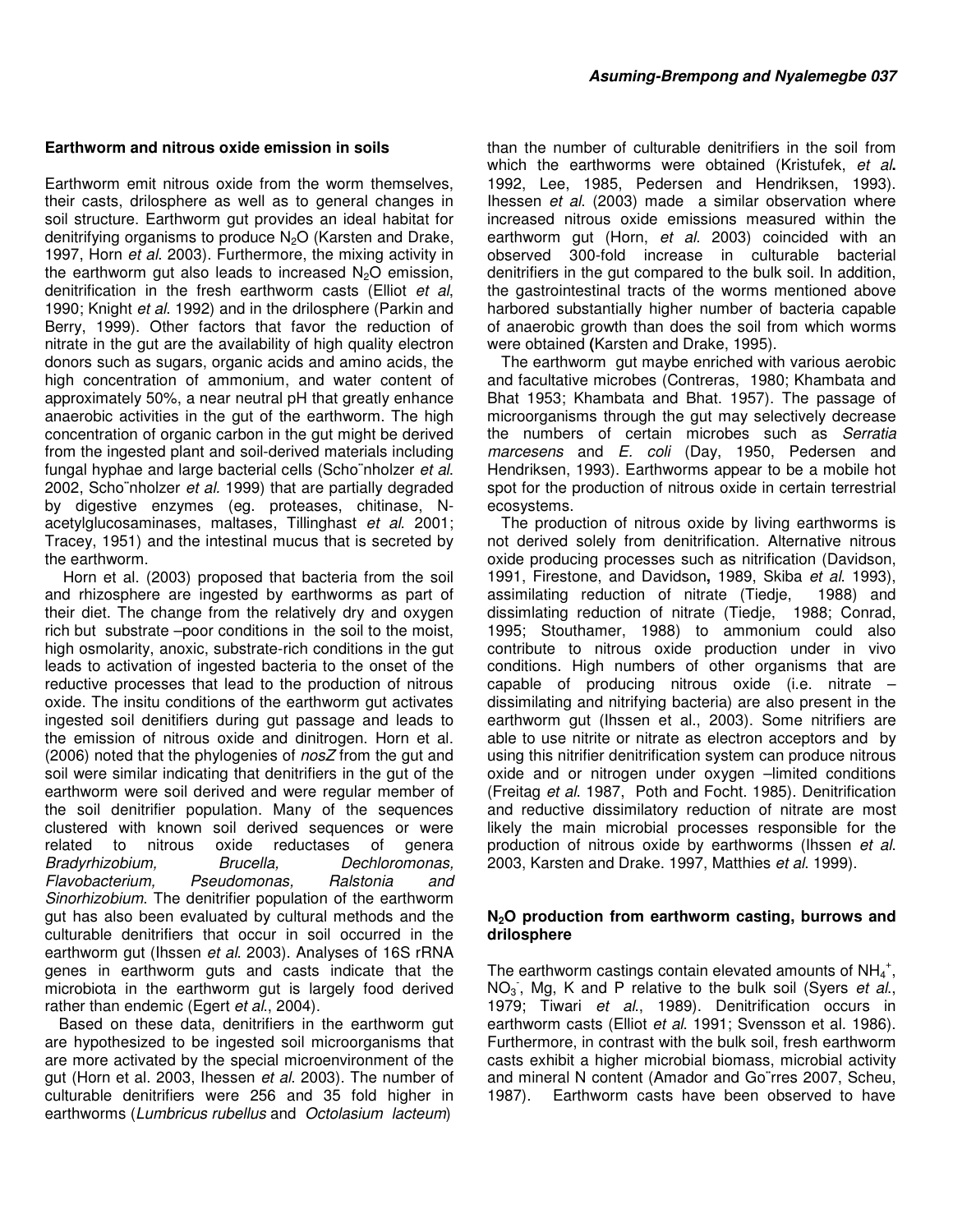elevated nitrification and denitrification activity (Svensson *et al*., 1986; Elliot *et al*., 1990).

The walls of the burrows of *Lumbricus terrestris* (L) are smooth and cemented together with mucous secretions (Lavelle, 1988). The mucous secretions contain high concentrations of organic N and ammonium (Needham, 1957) and may serve as a substrate for fungi and bacteria (Edwards and Fletcher, 1988). Earthworm burrows contain higher nitrification and denitrification activities due to earthworm excretion of nutrient-rich mucus (Parkin and Berry,1999).

Drilosphere soil (earthworm burrow soil), has a trend of higher denitrification rate in the burrow wall material as compared to nonburrow material. The primary data of Parkin and Berry (1999) indicated elevated populations of nitrifying and denitrifying bacteria associated with the drilosphere soil than the nondrilosphere soil. Denitrification rates were approximately 1000 times lower than nitrification rates indicating that nitrate formed from nitrification has the potential to persist in the burrow. Earthworms excrete ammonia compounds including  $NH_4^+$ , urea, allantoin and uric acid (Lee, 1985). In the drilosphere, the earthworm excreta are often pressed into the burrow walls (Lee, 1985). Denitrifying bacteria would find the elevated soil moisture contents, the deposition of earthworms-derived organic carbon such as mucoproteins and the compacted sides of the burrow an advantageous environment for the production of nitrous oxide.

#### **Earthworm priming of denitrifiers in soil**

These optimal  $N<sub>2</sub>O$ -producing conditions are extended into the soil volume that is directly influenced by earthworm activity; casts and burrow wall etc. This is the earthworm priming of the denitrifying community. As a result,  $N<sub>2</sub>O$ emissions from casts and burrow walls can be up to three times greater than from the bulk soil (Horn *et al*. 2003). Earthworm priming of denitrifiers may ultimately depend upon the earthworm's ecological strategy which determines their access to organic matter. For example epigeic earthworms primarily reside in the soil –litter interface, mixing into the soil and ingesting fresh organic matter while endogenic earthworms inhabit deeper soil layers, feeding predominantly on soil organic matter. Several studies have concluded that earthworm mediated nitrous oxide emission depend largely upon eocological feeding strategy ( Giannopoulos *et al*. 2010, Lubbers *et al*. 2011 and Rizhiya *et al*. 2007). These authors also found that earthworms significantly enhanced nitrous oxide emissions after application of crop residue. The effect appeared to be transient and proportionately small in the presence of endogeic species not contributing significantly to cumulative nitrous oxide emissions after 90 days. In contrast, the epigeic species *L. rubellus* exhibited a

persistent effect in nitrous oxide emissions significantly contributing to cumulative nitrous oxide emission. ). *L. rubellus* is an epigeic worm and feeds more on litter than does the endogeic worm *O. lacteum* that feeds more on soil (Lee,1985. ) in this regard, the gut of *L*. *rubellus* tends to have higher nitrogen and organic carbon contents than does that of *O. lacteum* (Karsten and Drake, 1995).

#### **Earthworms indirectly involved in nitrous oxide emission**

Earthworms affect the production and emission of  $N<sub>2</sub>O$  and  $CO<sub>2</sub>$  indirectly by incorporating plant residue and mixing the soil, by stimulating soil aggregation and by changing soil moisture dynamics and soil diffusivity (Giannopoulus *et al*., 2010; Lubers *et al*., 2011; Rizhiya *et al*., 2007). Nitrous oxide emissions were only significantly enhanced by earthworms when organic fertilizer was added to the soil instead of inorganic fertilizer or no fertilizer at all (Lubbers *et al*., 2013). Some studies about the effect of earthworm on soil greenhouse gas emissions have been conflicting (Tianxiang *et al*., 2008) with some authors noting increased soil N<sub>2</sub>O emissions (Borken *et al.*, 2000; Karsten and Drake, 1997) and others decreased N<sub>2</sub>O emission (Bertora *et al.,* 2007). Other authors have noted that not all earthworms collected from the field emitted nitrous oxide. Possible reasons for these observations are that earthworms increase porosity and thereby gas exchange with the atmosphere, possibly decreasing the amount of  $N<sub>2</sub>O$  which is further denitrified to  $N<sub>2</sub>$  before emission to the atmosphere (Parkin and Berry, 1999). Another reason might be that most denitrifiers possess the capacity to both produce and consume nitrous oxide (Conrad, 1996) and the net release of nitrous oxide during denitrification is regulated by parameters such as pH, the phase of growth and the concentration of nitrate and electron donors (Kester *et al.,* 1997) thus affecting nitrous oxide production in the soil.

#### **Biochar and nitrous oxide emission**

Biochar from treewood (Pignatello *et al.,* 2006; Wang *et al*., 2006) and pine needles (Chen *et al*,. 2008) have been shown to sorb significant amounts of diverse polar and non polar aromatic contaminants, humic and fulvic acids. Spokas *et al.,* (2009) noted that biochar additions to soil suppressed  $N<sub>2</sub>O$  production at all levels with the exception of high nitrogen compost ameneded biochar which increased  $N<sub>2</sub>O$  production (Spokas and Reicosky, 2009). Possible explanations for biochar suppressing  $N_2O$  in soils were – altered soil moisture potential within the soil and biochar system (Tyron, 1948), increased potential for anaerobic or aerobic microsites within the char (Warnock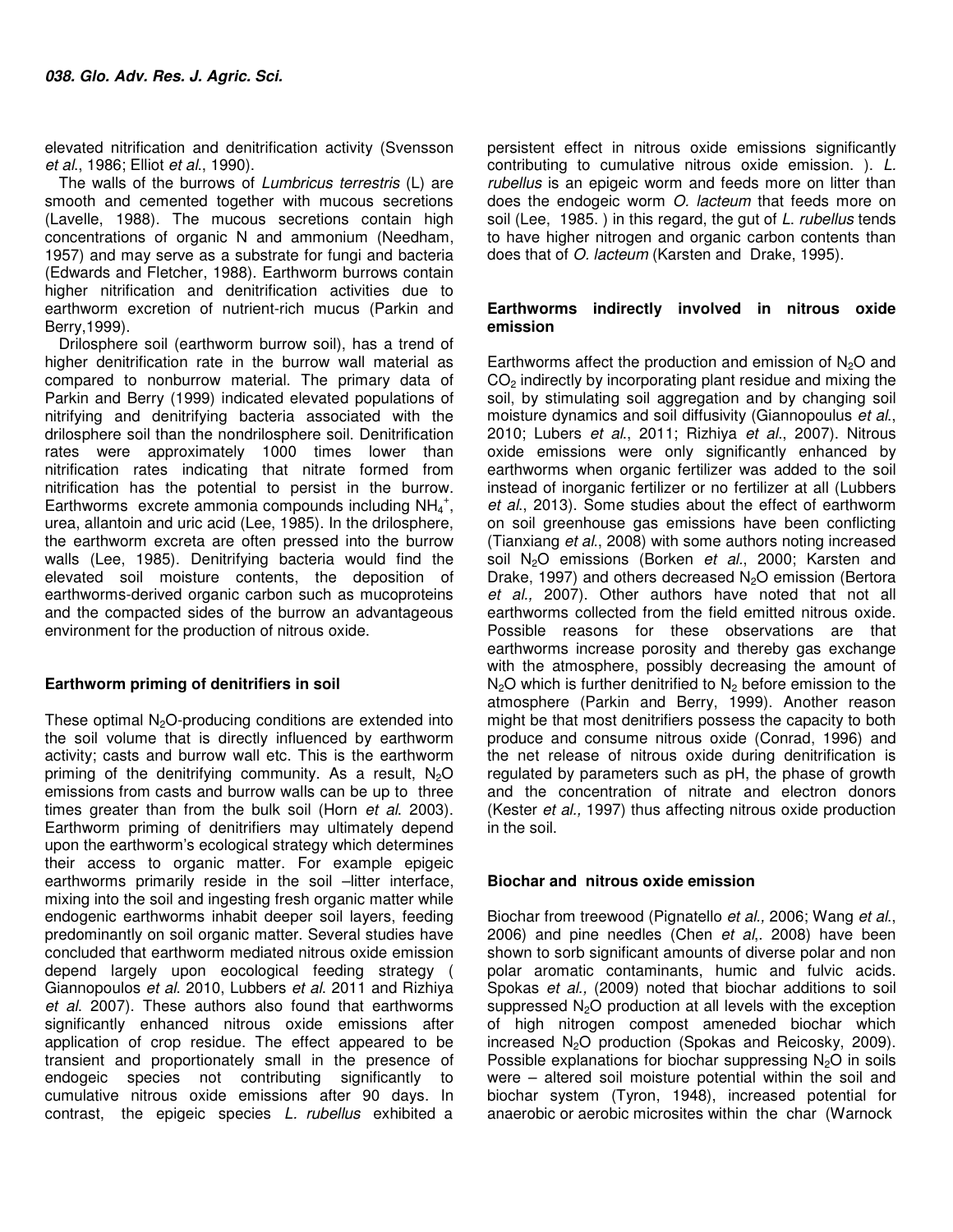et al., 2007), increased oxygen diffusion into the soil due to the char particles reducing the bulk density of soil,added nutrients and labile organic matter since the addition of organic material to soils typically increases N<sub>2</sub>O especially with low C/N residue. Apart from biochar suppressing  $N_2O$ emitted, biochar can enhance long-term soil fertility through several mechanisms. The polycyclic aromatic structure of biochar makes it chemically and biologically stable, allowing it to persist in the environment for centuries (DeLuca *et al.,* 2006). Beside this remarkable chemical structure, biochar has a porous physical structure which leads to very large surface area (Lehmann and Rondon, 2006). This increases the soil cation exchange capacity as well as its capacity to retain dissolved organic matter (Lehmann and Rondon, 2006). Moveover, biochar modifies the community of soil microorganisms as well as their activity, probably because it provides a suitable habitat for them (Pietikainene *et al.,* 2000).

Biochar and earthworms have been shown to directly interact, earthworms ingest biochar particles and reject them in their casts, which is likely to influence biochar distribution in the soil profile (Topoliantz and Ponge, 2003; Topoliantz *et al*., 2005, Van Zwieten *et al*., 2009). The interaction between biochar and earthworms have known to be additive and not synergistic. Using tropical endogeic earthworm species, *Pontoscolex corethrurus*, Topoliantz and Ponge, (2003 and 2005 ) demonstrated the ingestion of biochar particles by earthworm. The earthworm could grind the biochar and mix into the soil and it preferred soil with biochar over soil alone. Biochar may serve to grind organic matter in the gizzard similar to what have been observed for sand (Marhan and Scheu, 2005). Geophagus earthworms may feed on microbes and microbial metabolites (Lavelle, 1988) which are more abundant on biochar surfaces. Bioturbation by mostly anecic earthworms is likely responsible for vertical mixing of biochar within the soil profile (Carcaillet, 2001).

It is often argued that managing soil fauna especially earthworms and applying biochar will be appealing way to increase the fertility of tropical soil. Depending upon the type of ecosystem and the existing population in soil, earthworm population numbers can be adjusted either by direct inoculation of endogeic earthworms into soil or by manipulating the local earthworm populations. Shifts in earthworm communities over the next few decades will significantly affect (and probably enhance) soil greenhouse gases (Lavelle *et al.,* 2001).

By introducing endogeic earthworms into soil, since they feed on soil organic matter and are found deeper in the soil profile they emit little  $N_2O$  to the atmosphere. In addition, adding biochar to soil might increase the fertility of the Tropical soil and build up the modern Terra preta. Tropical soils are often poor in organic matter (Tiessen *et al*., 1994) and tend to have low cation exchange capacities (Glaser, 2007) hence they are low in fertility. The use of earthworms and biochar may improve on the fertility of such tropical soils. This is because both earthworms and biochar influence soil organic matter dynamics, the release of mineral nutrients and retention. Maintaining and well managing high biomasses of earthworms would be another sustainable way to increase tropical soil fertility (Lavelle *et al*., 2001).

#### **REFERENCES**

- Amador JA, Go¨rres JH ( 2007). Microbiological characterization of the structures built by earthworms and ants in an agricultural field. *Soil Biol. Biochem*. 39,2070–2077.
- Anderson JM, Swift MJ (1983). Decomposition in Tropical Forests.In: The Tropical Rain Forests.Eds. S.L. Sutton, T.C. Whitmore and L.C. Chadwick. Blackwell Scientific Publications, Oxford, pp: 287-309.
- Barois I, Lavelle P (1986). Changes in respiration rate and some physicochemical properties of a tropical soil during tansit through *Pontoscolex corethrurus* (Glossoscolecidae, Oligochaeta). *Soil Biol. Biochem*. 18, 539-541.
- Bateman EJ, Baggs EM (2005). Contributions of nitrification and denitrification to  $N_2O$  emissions from soils at different water filled pore space. *Biology and Fertility of Soils*, 41, 379-388.
- between residue placement and earthworm ecological strategy affect aggregate turnover and N2O dynamics in agricultural soil. *Soil Biol. Biochem.* 42, 618–625.
- Blasting TJ (2008). Carbon Dioxide Information Analysis Centre, Oak Ridge National Laboratory. http://cdiac.ornligov.pns/current\_ghg.htmls
- Block Banage WB (1968). Population density and biomass of earthworms in some Uganda soils. *Revue d'Ecologie et de Biologie du Sol*, 5, 515- 521.
- Bouche' M (1972). Lombriciens de France. Ecologie et systematique INRA Publ.Institute National des Recherches Agricultrelles, Paris.
- Brown GG, Edwards CA, Brussard L (2004). How earthworms effect plant growth: burrowing into the mechanisms. In: Edwards C.A. (Ed.), Earthworm Ecology. CRC Press, Boca Raton, pp.13-49.
- Burtelow AE, Bohlen PJ, Groffman PM (1998). Influence of exotic earthworm invasion on soil organic matter, microbial biomass and denitrification potential on forest soils of the Northern United States. *Appl. Soil Ecol*. 9,197-202.
- Chalk PM, Smith CJ(1983). Chemodenitrification. In:Freney, J.R., Simpson, J.R. (Eds.), Gaseous loss of nitrogen from plant and soil systems. *Developments in Plant and Soil Sciences*. 9, 65-89.
- Chen B, Zhou B, Zhu L ( 2008). Transitional adsorption and partition of nonpolar and polar aromatic contaminants by biochars of pine needles with different pyrolytic temperatures. *Environ. Sci. Technol*. 42, 5137- 5143.
- Closing the global  $N_2O$  budget: nitrous oxide emissions through the agricultural nitrogen OECD/IPCC/IEA phase II development of IPCC guidelines for national greenhouse gas inventory methodology. *Nutrient cycling in agroecosystems* 52, 225-248.
- Conrad R (1995). Soil microbial processes and the cycling of atmospheric trace gases. *Adv. Microb. Ecol*. 14: 207-250.
- Conrad R (1996). Soil microorganisms as controllers of atmospheric trace gases (H2, CO, CH4, OCS, N2O, and NO). *Microbiol. Rev*. 60**,** 609–640.
- Contreras E **(**1980). Studies on the intestinal actinomycete flora of *Eisenialucens* (Annelida, Oligochaeta). *Pedobiologia,* 20, 411–416.
- Costello DM, Lamberti GA (2009). Biological and physical effects of nonnative earthworms on nitrogen cycling in riparian soils. *Soil Biol. Biochem*. 41, 2230–2235.
- Davidson EA **(**1991). Fluxes of nitrous oxide and nitric oxide from terrestrial ecosystems, p. 219–235. In: J. E. Rogers and W. B. Whitman (Ed.), *Microbial production and consumption of greenhouse gases: methane, nitrogen oxides and halomethanes.* American Society for Microbiology, Washington, D.C.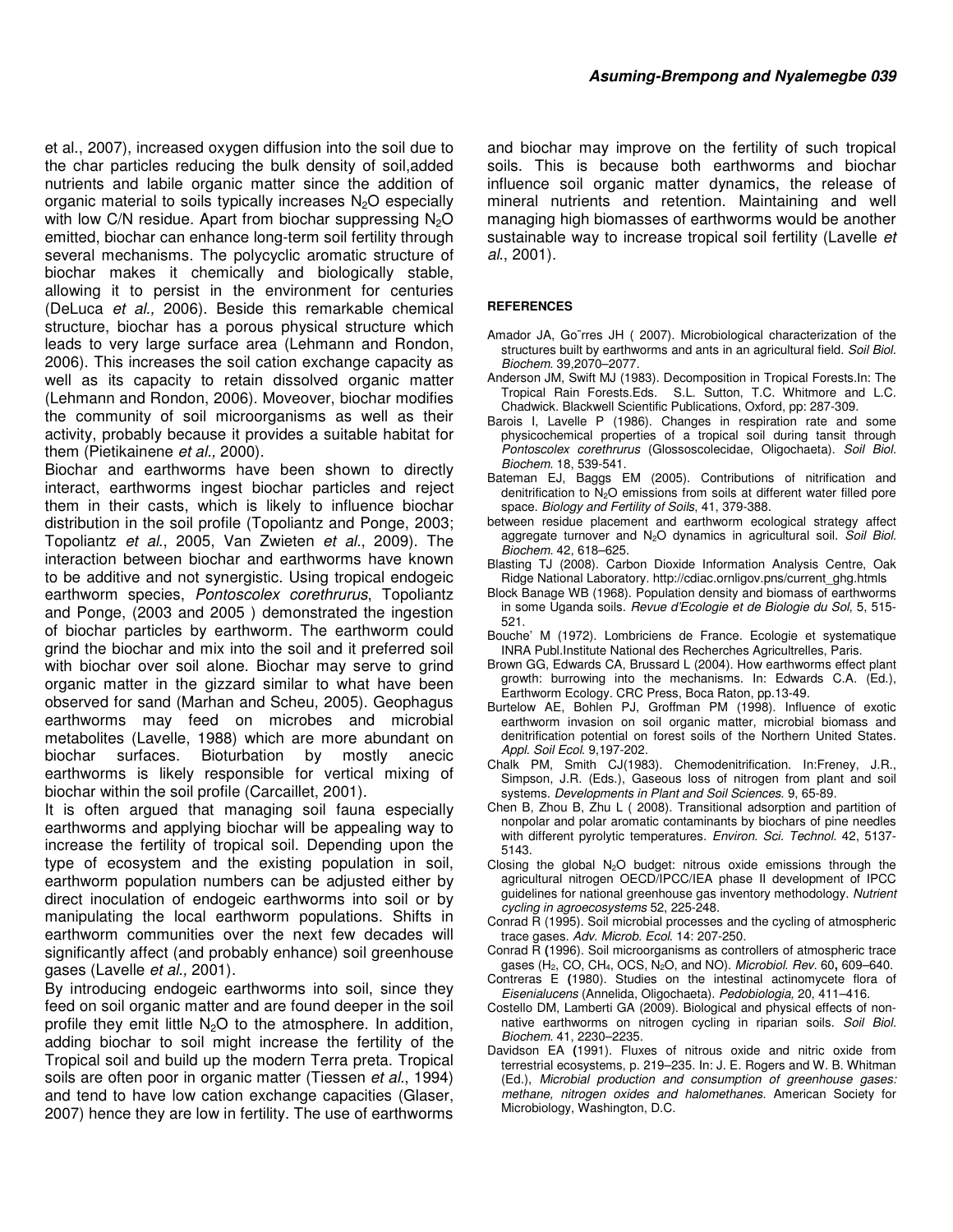- Day GM **(**1950). Influence of earthworms on soil microorganisms. *Soil Sci.* 69,175–184.
- DeLuca TH, MacKenzie MD, Gundale MJ, Holben WE (2006). Wildfire produced charcoal direcly influences nitrogen cycling in ponderosa pine forests. *Soil Science Society of America Journal,* 70, 448-453.
- Drake HL, Horn MA ( 2007). As the worm turns: the earthworm gut as a transient habitat for soil microbial biomes. *Annu. Rev. Microbiol*. 61, 169–189.
- Egert M, Marhan S, Wagner B, Scheu S, Friedrich MW (2004). Molecular profiling of 16S rRNA genes reveals diet-related differences of microbial communities in soil, gut and casts of *Lumbricus terrestris* L. (Oligochaeta:Lumbricidae). *FEMS Microbiol. Ecol*. 48, 187-197.
- Elliot PW, Knight D, Anderson JM (1990). Denitrification in earthworm casts and soil from pasture under different fertilizer and drainage regimes. *Soil Biology and Biochemistry*, 22, 601-605.
- Elliott PW, Knight D, Anderson JM **(**1991). Variables controlling denitrification from earthworm casts and soil in permanent pastures. *Biol. Fetil. Soils* 11, 4-29.
- Firestone MK (1982). Biological denitrirfication. In:Stevenson, F.J.(Ed.), Nitrogen in agricultural soils. *Agronomy* 22, 289-326.
- Firestone MK, Davidson EA (1989). Microbial basis of NO and  $N_2O$ production and consumption in soil, pp: 7–21. In: M. O. Andreae and D. S. Schimel (Ed.), *Exchange of trace gases between terrestrial ecosystems and the atmosphere*. John Wiley and Sons, New York, N.Y.
- Fragaso C, Lavelle P (1992). Earthworm communities of tropical rain forests. *Soil Biol. Biochem.* 24, 1397-1408.
- Fragoso C, Lavelle P (1995). Are earthworms important in the decomposition of tropical litter? In: *Soil organisms and litter decomposition in the tropics*. pp. 103-112.
- Freitag A, Rudert M, Bock E **(**1987). Growth of *Nitrobacter* by dissimilatory nitrate reduction. *FEMS Microbiol. Lett*. 48,105–109.
- Giannopoulos G, Pulleman MM, Van Groenigen JW **(**2010). Interactions
- Glaser B (2007). Prehistorically modified soils of central Amazonia: a model of sustainable agriculture in the twenty first century. Philosophical *Transactions of the Royal Society B Biol. Sci.* 362, 187- 196.
- Golley FB (1983). Decomposition. In: Tropical Rain Forest Ecosystems. Ed. F. Golley, *Ecosystems of the World* – 14A. Elsevier, The Netherlands, pp. 137-156.
- Henderson SL, Dandie CE, Patten CL, Zebarth BJ, Burton DL, Trevors JT, Goyer C (2010). Changes in denitrifier abundance, denitrification gene mRNA levels, nitrous oxide emissions, and denitrification in anoxic soil microcosms amended with glucose and plant residues. *Appl. Environ. Microbiol*. 76, 2155–2164.
- Hochstein LJ, Tomlinson GA (1988). The enzymes associated with denitrification. *Annual Review of Microbiol.* 42, 231-261.
- Hollocher TC, Tate ME, Nicolas DJD (1981). Oxidation of ammonia by *Nitrosomonas europea*. *J. Biol. Chem.* 256, 10834-10836.
- Hooper AB (1968). A nitrite reducing enzyme from *Nitrosomonas europea*. *Biochimica et Biophysica Acta* 162, 49-65.
- Hooper AB, Terry KR (1979). Hydroxylamine oxidoreductase of Nitrosomonas production of nitric oxide from hydroxylamine. *Biochimica et Biophysica Acta* 571, 12-20.
- Horn M, Drake HL, Schramm A (2006). Nitrous oxide reductase genes (*nosZ*) of denitrifying microbial populations in soil and the earthworm gut are phylogenetically similar. *Appl. Environ. Microbiol*. 72, 1019- 1026.
- Horn MA, Schramm A, Drake HL (2003). The earthworm gut: an ideal habitat for ingested N2O-producing microorganisms. *Appl. Environ. Microbiol.* 69, 1662–1669.
- Ihssen J, Horn MA, Matthies C, Go¨ßner A, Schramm A, Drake HL **(**2003). N2O-producing microorganisms in the gut of the earthworm *Aporrectodea caliginosa* are indicative of ingested soil bacteria. *Appl. Environ. Microbiol*. 69,1655–1661.
- Intergovernmental Panel on Climate Change (IPCC), 4<sup>th</sup> Assessment Report (2007). Working Group1, Chapters 1 and 2, Cambridge University Press, Cambridge, 2007.
- Karsten GR, Drake HL (1997). Denitrifying bacteria in the earthworm gastrointestinal tract and in vivo emission of nitrous oxide  $(N_2O)$  by earthworms. *Appl. Environ. Microbiol*. 63,1878–1882.
- Karsten GR, Drake HL (1995). Comparative assessment of the aerobic and anaerobic microfloras of earthworm guts and forest soils. *Appl. Environ. Microbiol*. 61,1039–1044.
- Karsten GR, Drake HL (1997). Denitrifying bacteria in the earthworm gastrointestinal Tract and in vivo emission of nitrous oxide  $(N_2O)$  by earthworms. *Appl. Environ. Microbiol.* 63 (5), 1878-1882.
- Kester RA, Meijer ME, Libochant JA, De Boer W, Laanbroek HJ (1997). Contribution of nitrification and denitrification to the NO and  $N_2O$ emissions of an acid forest soil, a river sediment and a fertilized grassland soil. Soil Biol. Biochem. 29,1655–1664.
- Khambata SR, Bhat JV (1953). Studies on a new oxalate-decomposing bacterium, *Pseudomonas oxalaticus*. *J. Bacteriol*. 66**,** 505–507.
- Khambata SR, Bhat JV (1957). A contribution to the study of intestinal microflora on Indian earthworms. *Arch. Mikrobiol*. 28, 69–80.
- Knowles R (1982). Denitrification. *Microbilogical Review*. 46, 43-70.
- Kristufek V, Ravasz K, Pizl V **(**1992). Changes in densities of bacteria and microfungi during gut transit in *Lumbricus rubellus* and *Aporrectodea caliginosa* (Oligochaeta: Lumbricidae). *Soil Biol. Biochem*. 24,1499– 1500.
- Kuzyakov Y, Subbotina I, Chen H, Bogomolova I, Xu X (2009). Black carbon decomposition and incorporation into microbial biomass estimated by <sup>14</sup>C labeling. *Soil Biology and Biochemistry.* 41, 210-219.
- Lavelle P (1983). The structure of earthworm communities. In: Earthworm Ecology. Ed. J. Satchell. Chapman and Hall, London. pp. 449-466.
- Lavelle P (1988). Earthworm activities and soil system. *Bology and Fertility of Soils*. 6, 237-259.
- Lavelle P (1988). Earthworm activities and the soil system. *Biol. Fert. Soils*. 6, 237-251.
- Lavelle P, Barros E, Blanchart E, Brown G, Desjardins T, Mariani L, Rossi JP (2001). SOM management in the tropics: why feeding the soil macrofauna? *Nutrient Cycling in Agroecosystems* 61, 53-61.
- Lee KE **(**1985). Earthworms, their ecology and relationships with soils and land use. Academic Press, Sydney, Australia.
- Lehmann J, Gaunt J, Rondon M (2006). Bio-char sequestration terrestrial ecosystems – a review. In: *Mitigation and Adaptation Strategies for Global Change*. Springer, pp 403-427.
- Lehmann J, Joseph S (2009). Biochar for environmental management: an introduction. In: Lehmann, J., Joseph, S. (Eds.), *Biochar for Environmental Management: Science and Technology*. Earthscan, London, pp. 1-12.
- Lehmann J, Rondon M (2006). Biochar soil management on highly weathered soils in the humid tropics. In: Uphoff, N. (Ed.), *Biological Approaches to Sustainable Soil Systems*. CRC Press, Boca Raton FL. Pp. 517-531.
- Lehmann J, Rondon, M ( 2006). Bio-char soil management on highly weathered soils in the humid tropics. In: Uphoff, N. (Ed.), Biological Approaches to Sustainable Soil Systems. CRC Press, Boca Raton, FL. Pp. 517-533.
- Liang B, Lehman J, Sohi SP, Thies JE, O'Neill B, Trujillo L, Gaunt J, Solomon D, Grossman J, Neves EG, Luizao FJ (2010). Black carbon affects the cycling of non-black carbon in soil. *Organic Geochemistry*. 41, 206-213.
- Lubbers IM, Brussaard L, Otten W, van Groenigen JW (2011). Earthworm-induced N mineralization in fertilized grassland increases both N2O emission and crop-N uptake. *Eur. J. Soil Sci.* 62, 152–161.
- Madge DS (1965). Leaf fall and litter disappearances in a tropical forest. *Pedobiologia* 5, 273-288.
- Marhan S, Scheu S (2005). Effects of sand and litter availability on organic matter decomposition in soil and in casts of *Lumbricus terrestris* L. *Geoderma*, 128, 155-166.
- Martin A, Cortez J, Barois I, Lavelle P (1987). Les mucus intestinaux de ver de terre moteur de leurs interactions avec la microflore. *Rev. Ecol. Biol. Sol* 24(3), 549-560.
- Martin A, Mariotti A, Balesdent J, Lavelle P (1991). Estimates of soil organic matter assimilation by a geophagous tropical earthworm based on <sup>13</sup>C natural abundance. *Ecol.,* 73, 118-128.